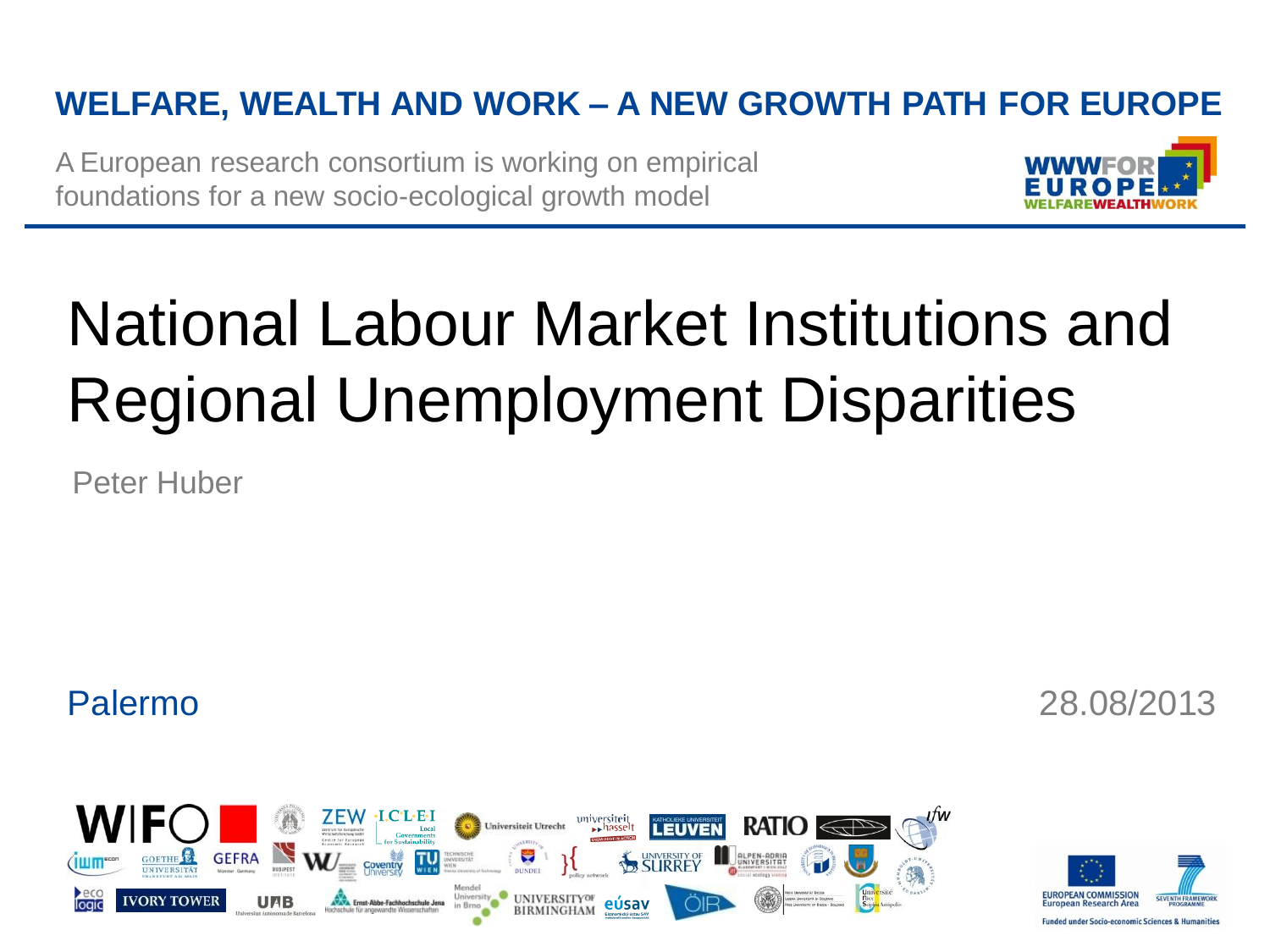### Regional Unemployment Rate (Coeff of Variation . Soource OECD, 2008)





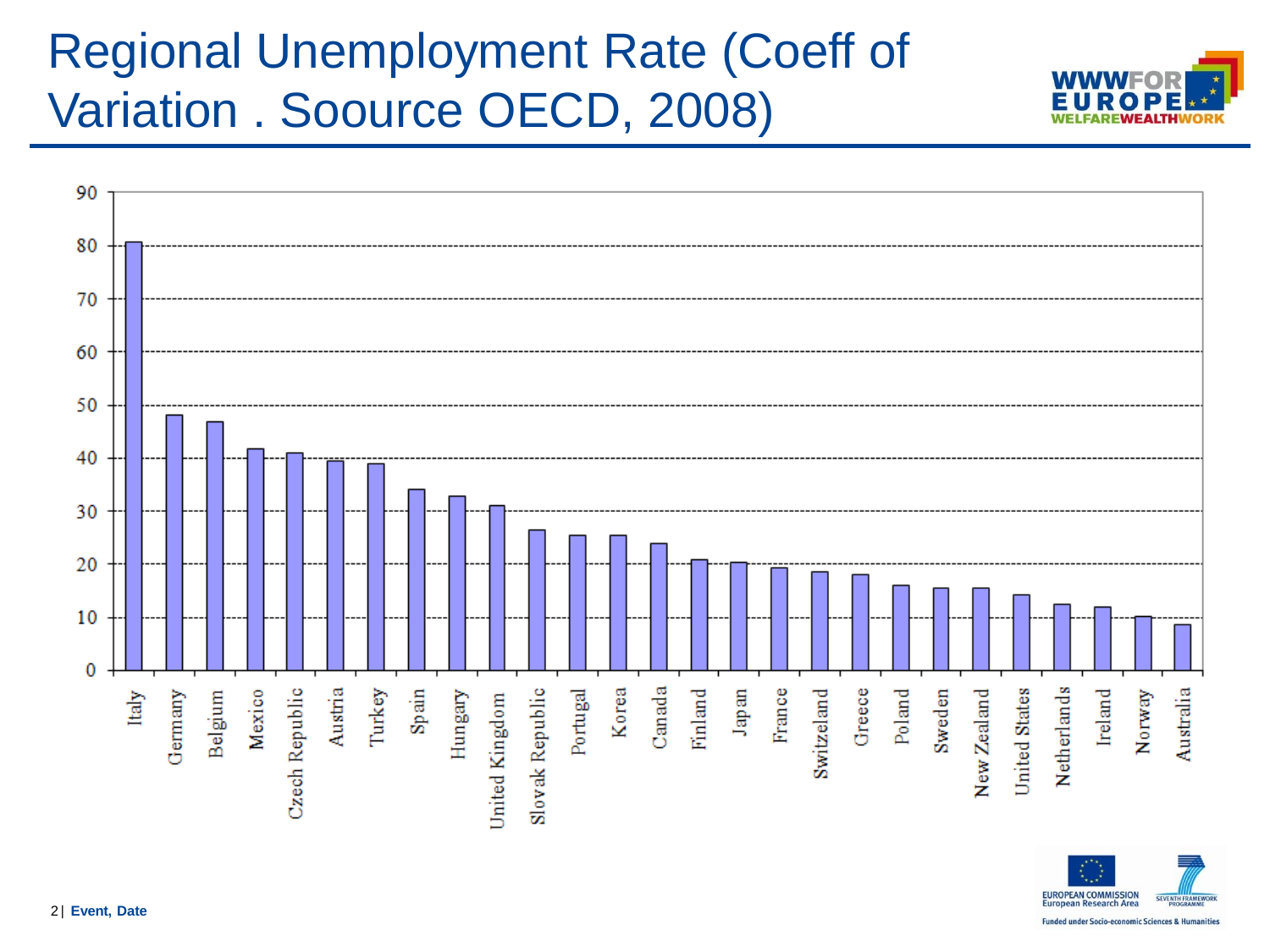

**Motivation** 

- Regional unemployment rate disparities are large in the EU
- The literature often states that this has to do with institutions in Europe, which impinge on mobility and wage flexibility and also often argues that this threatens objective of regional cohesion and may go as far as threatening monetary union
- If this is true question arises: Which institutions are culprits? How should they be reformed

This paper

- Presents a direct test of potential institutional impact on regional unemployment rate disparities. :
- I In particular we ask is there robust evidence of impact of certain institutions on regional disparities?

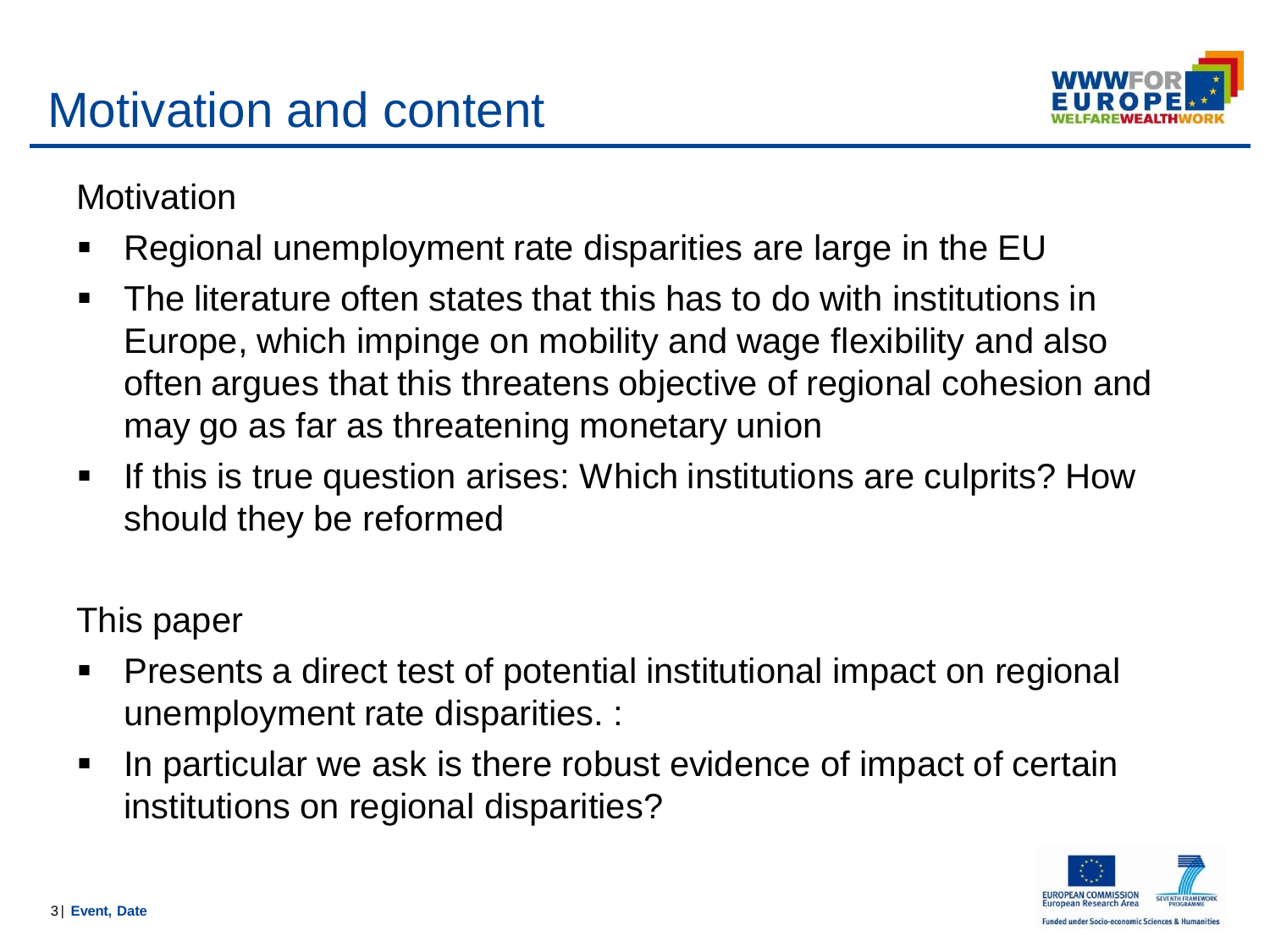

- Large literature focuses on institutions and national unemployment rates (Baccaro and Rei 2007, Nickel et al, 2005). Problems: Few observations, high multicolinearity, high modeluncertainty, bad measures =>Recently some authors have used methods to tackle model uncertainty
	- (Sachs, 2012)
- Another large literature measuring wage flexibility, migration and adjustment speed at regional level (Decresin and Fatas, 1995, Baddeley et al. 2000 Janiak and Wasmer, 2008).

=>This literature rarely makes a more than rhetoric link to institutions.

 Slightly smaller literature on institutions and regional unemployment rate levels (Caroleo and Copola 2006, Zeilstra and Elhorst 2006) This literature assumes symmetric impact of institutions on all regions => By definition no possibility to contribute to explaining regional disparities

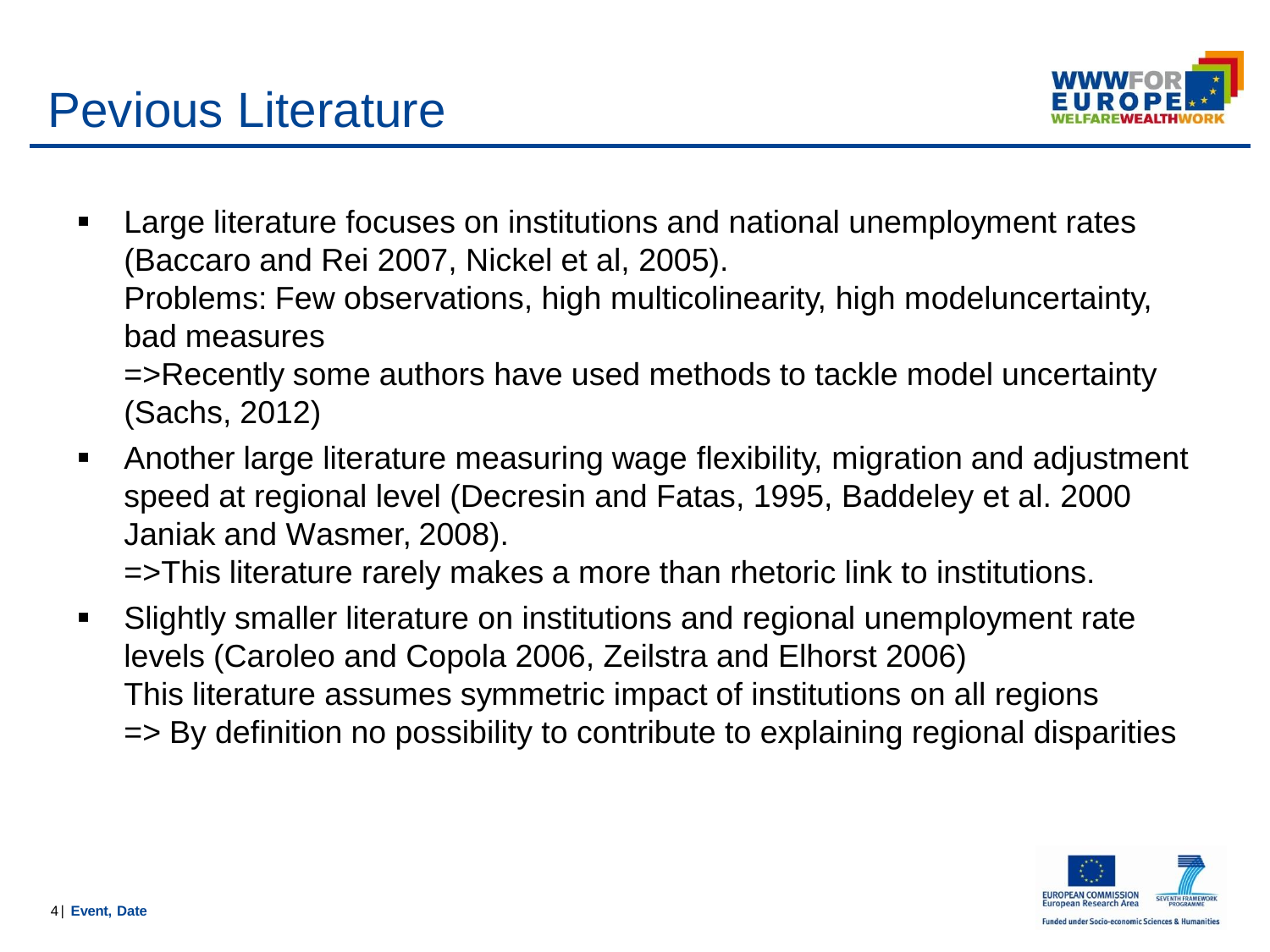### Literature: Exceptions



- **There is little literature directly linking institutions to regional disparities**
- Herwatz and Niebuhr (2011) on labour demand => regulations affecting wages explain a large part of regional labour market disparities in the EU.
- Che and Spilimbergo (2012) on income disparities => regional convergence in GDP in a country is facilitated by domestic financial development, trade and current account openness, better institutional infrastructure and labour market reforms.
- Longhi et al (2005) on the impact of wage bargaining institutions on regional unemployment rate disparities
	- regional unemployment rate disparities are lowest in countries where wage bargaining is either very highly or very lowly centralized,
	- decrease with collective bargaining coverage (least in countries with strongly decentralised and highly centralised collective bargaining)
	- regional unemployment rates increase with specialisation in countries with intermediate level of bargaining coordination, decrease with specialisation in countries with either low or high levels of bargaining co-ordination.

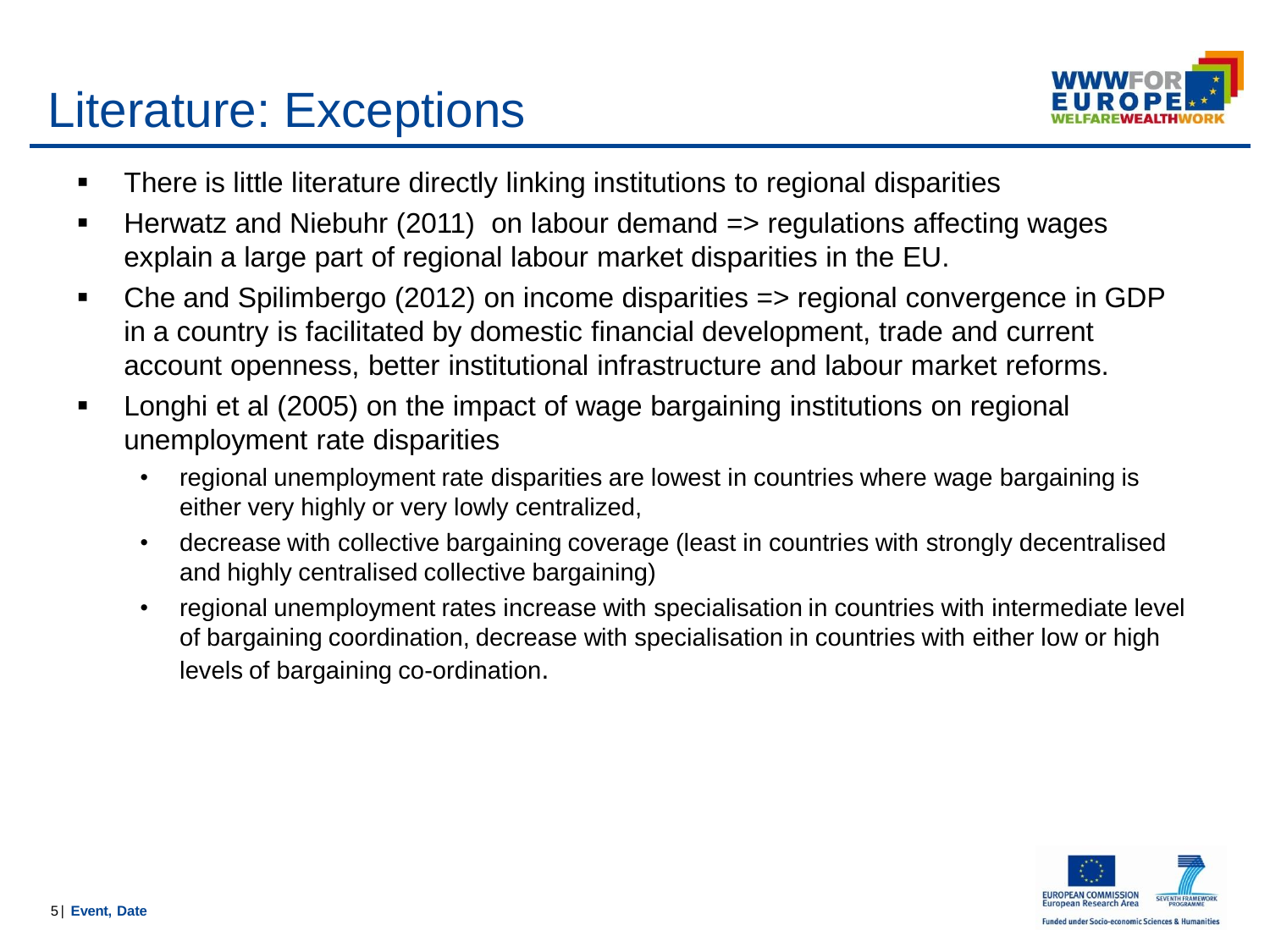

#### **Addition to knowledge**

- Provide theoretically based empirical analysis of labour market institutions on regional unemployment rate disparities.
- Focus on robust correlates using 2 different testable predictions
- **More institutions than just wage bargainig**

#### **Structure**

- **Theory**
- **•** Methods
- Data
- **Results**

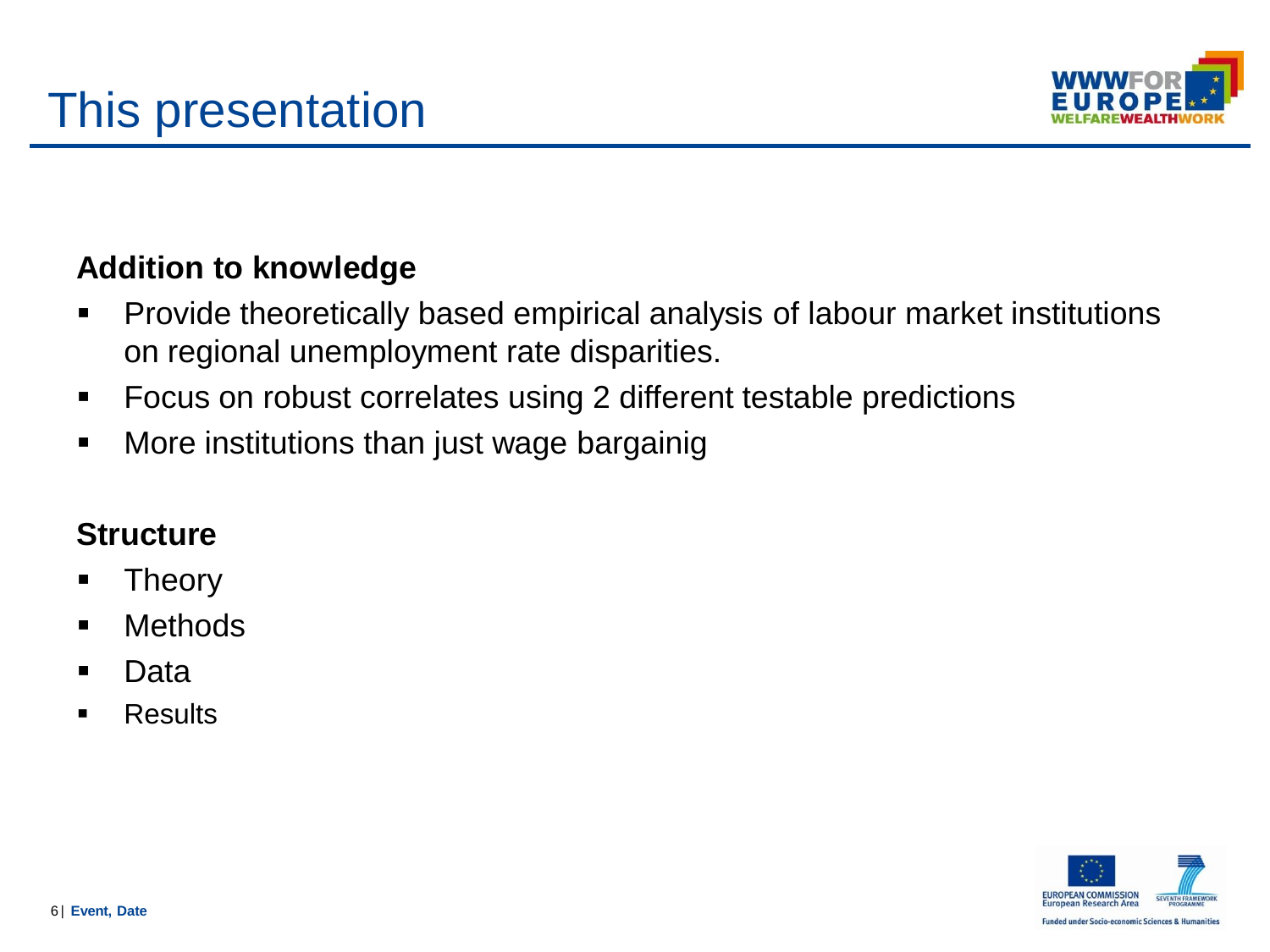# Model II



- S regions (high unemployment low unemplyment)
- Individuals derive utility from income and ammenities and (a) dislike mobility (s)
- **-** Housing Market:
	- $H_c = k_a + k_b r_c$ ,  $n_c = k_a + k_b r_c$   $\kappa(n_1 n_2) = r_1 r_2$
- Labour Demand:  $\tau(x_c - w_c) = n_c(1 - u_c)$ 1  $\tau(x_1 - x_2 - w_1 + w_2) = n_1(1 - u_1) - n_2(1 - u_2)$
- Wage formation

$$
w_c = \phi_0 - \phi_a u_c - \phi_b u_{-c}
$$
 
$$
w_1 - w_2 = (\phi_b - \phi_a) (u_1 - u_2)
$$

**Inserting in LS-LD and solving for unemployment differences**  $u_1 - u_2 = \frac{(a_1 - a_2) - \tau(s + \alpha \kappa)(x_1 - x_2)}{(s + \alpha \kappa) [1 + \tau(\phi_1 - \phi_1)] + \alpha (1 + \phi_2)}$  $(\text{s+}c\kappa) [1+\tau(\phi_a-\phi_b)]+\alpha(1+\phi_a-\phi_b)$ Wage Bargaining

Housing market flex, Mobility

Solving for unemployment levels (letting region1 be high unemployment rate region)

$$
u_{1} = \frac{1 - 2\tau(x_{1} - \phi_{0})}{2[1 + \tau\phi_{a} + \tau\phi_{b}]} + \frac{(a_{1} - a_{2})}{2[(s + \alpha\kappa)[1 + \tau(\phi_{a} - \phi_{b})] + \alpha(1 + \phi_{a} - \phi_{b})]} - \frac{(a_{1} - a_{2})}{2[(s + \alpha\kappa)[1 + \tau(\phi_{a} - \phi_{b})]} + \frac{\tau a(x_{1} - x_{2})}{2[(s + \alpha\kappa)[1 + \tau(\phi_{a} - \phi_{b})] + \alpha(1 + \phi_{a} - \phi_{b})][1 + \tau\phi_{a} - \tau\phi_{b}]}
$$
\n
$$
u_{2} = \frac{1 - 2\tau(x_{1} - \phi_{0})}{2[1 + \tau\phi_{a} + \tau\phi_{b}]} - \frac{(a_{1} - a_{2})}{2[(s + \alpha\kappa)[1 + \tau(\phi_{a} - \phi_{b})]} + \frac{\tau a(x_{1} - x_{2})}{2[(s + \alpha\kappa)[1 + \tau(\phi_{a} - \phi_{b})] + \alpha(1 + \phi_{a} - \phi_{b})][1 + \tau\phi_{a} - \tau\phi_{b}]}
$$
\n
$$
u_{2} = \frac{1 - 2\tau(x_{1} - \phi_{0})}{2[1 + \tau\phi_{a} + \tau\phi_{b}]} - \frac{(a_{1} - a_{2})}{2[(s + \alpha\kappa)[1 + \tau(\phi_{a} - \phi_{b})]} + \frac{\tau a(x_{1} - x_{2})}{2[(s + \alpha\kappa)[1 + \tau(\phi_{a} - \phi_{b})] + \alpha(1 + \phi_{a} - \phi_{b})][1 + \tau\phi_{a} - \tau\phi_{b}]}
$$
\n
$$
u_{2} = \frac{1 - 2\tau(x_{1} - \phi_{0})}{2[1 + \tau\phi_{a} + \tau\phi_{b}]} - \frac{(a_{1} - a_{2})}{2[(s + \alpha\kappa)[1 + \tau(\phi_{a} - \phi_{b})]} + \frac{\tau a(x_{1} - x_{2})}{2[(s + \alpha\kappa)[1 + \tau(\phi_{a} - \phi_{b})] + \alpha(1 + \phi_{a} - \phi_{b})][1 + \tau\phi_{a} - \tau\phi_{b}]}
$$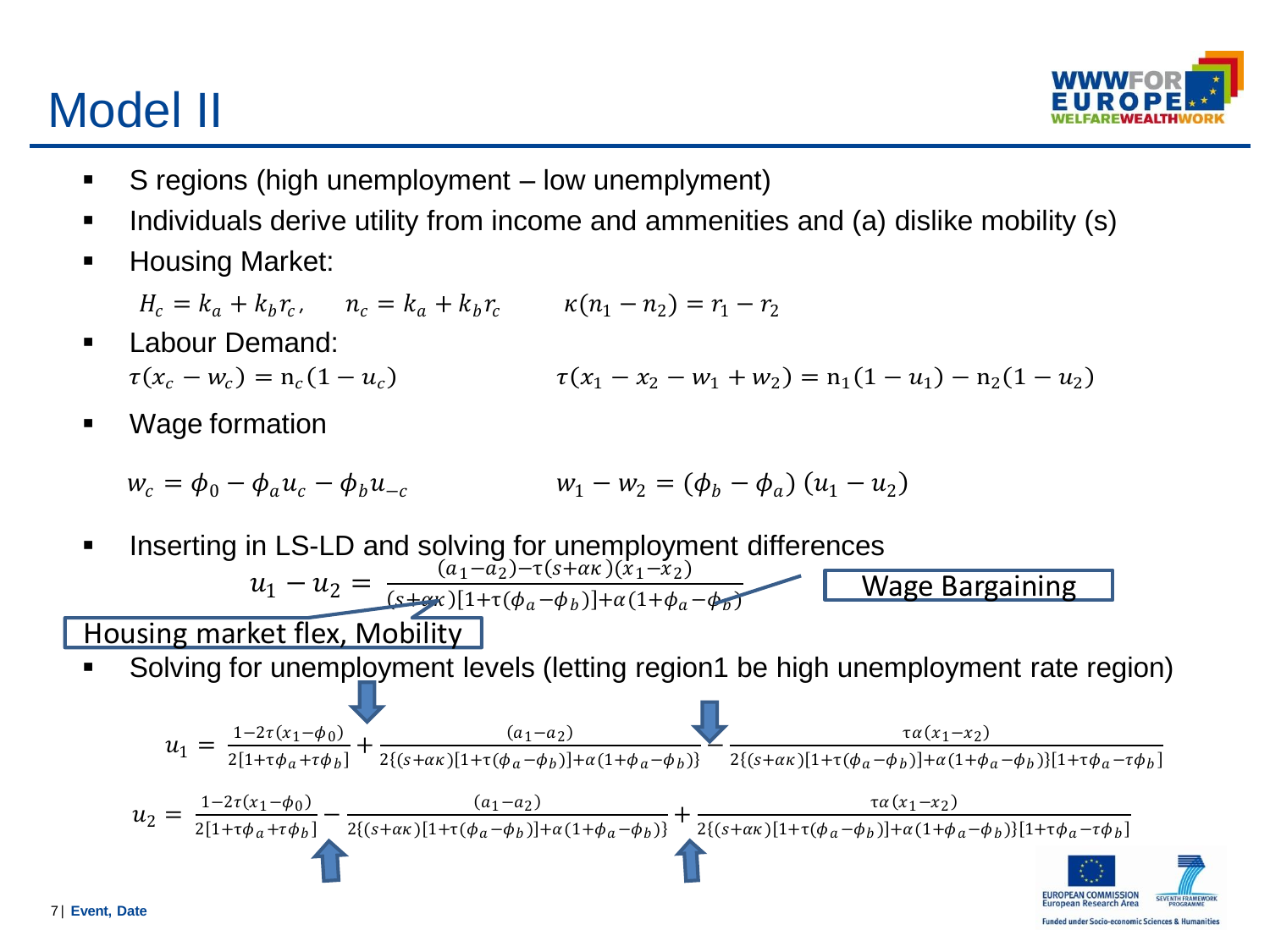# Institutions (Some variables mentioned in the literature)



- **•** Wage Flexibility
	- Union Density, Coverage, Concentration, Coordination
	- Literature: Blanchard Giavazzi, 2003, Freeman 1983, Calmfors Driffill 1988
	- Minimum Wages
	- Literature: Stigler 1946, Manning 1995, Belot van Ours, 2004
- **Nobility (search incentives)** 
	- Replacement ratio's, EPL, Marginal Effective, Tax Rates
	- Literature: Holmlund 1998, Lundqvuist (2002)
- **Housing Market flexibilty** 
	- Protection of tenants (formality index)
	- Literature: Oswald 1998, Wasmer 2008
- Other indicators
	- Product Market regulation
	- Literature: Scarpetta 1996,

=> For each of these instutions theoretical arguments for increasing and reducing unemployment rates exist

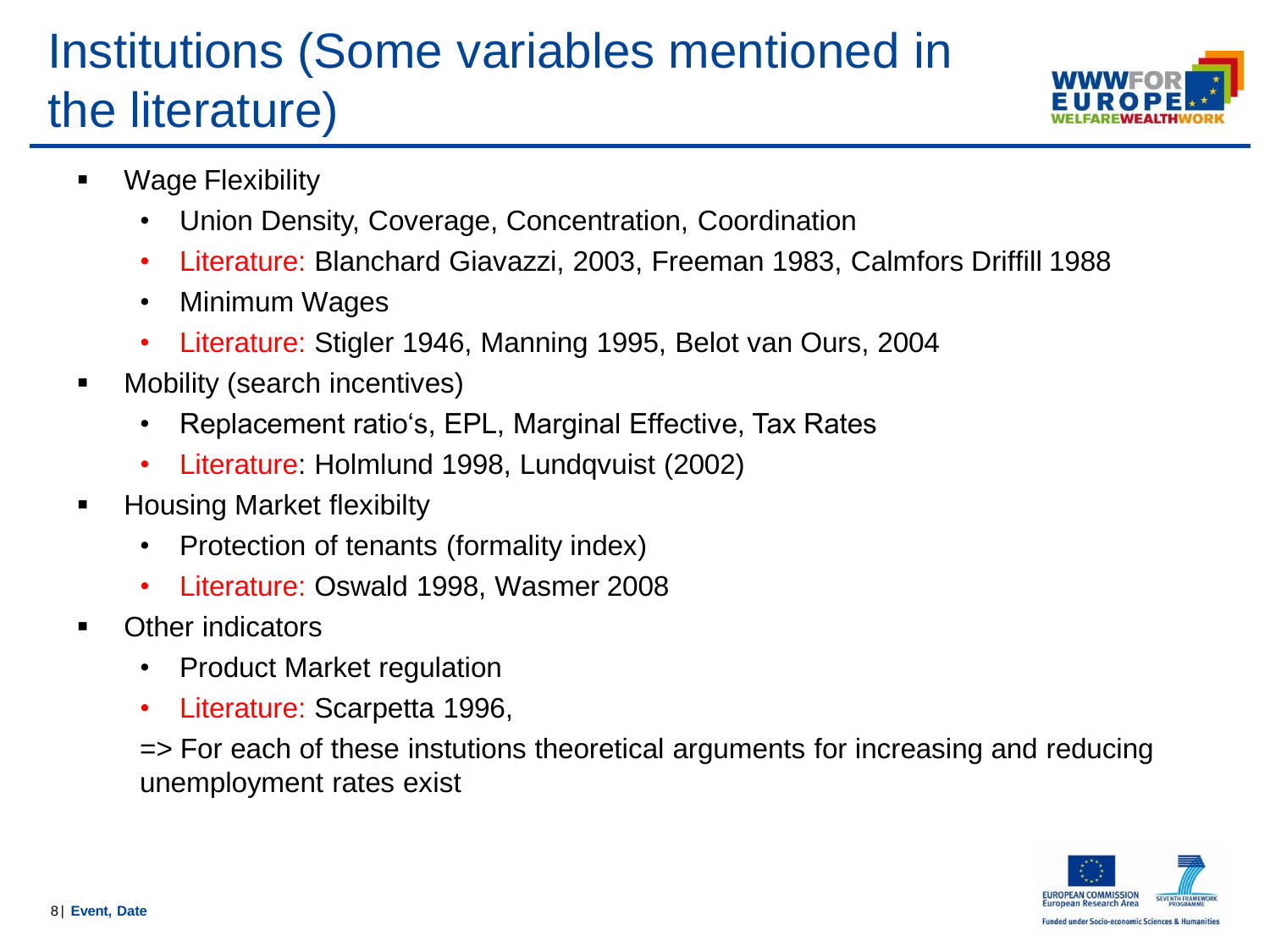### First Testable prediction



 Regional unemployment rate disparities in a country are linked to institutions

#### • **Problems:**

needs country level data of many countries => You will see we do not have such data unclear what other factors (aside amenities and productivty necessary for controll => we will use number of regions below

#### • **Approach Bayesian Averaging**

Estimate all  $2<sup>k</sup>$  versions of a modell like

 $\Delta$ ln(u<sub>it</sub>)= $\alpha$ + $\beta$ X<sub>it</sub>+ $\varepsilon$ <sub>it</sub>

with X a vector of national institutions and u a measure of the dispersion of unemployment and find mean coefficient

$$
E(\alpha|y) = \sum_{j=1}^{2^k} P(M_j|y)\hat{\alpha}_j
$$

Where P(M|y) is the prosterior inclusion probability:

$$
P(M_j|y) = T^{-n_j/2} SSE^{-T/2} / \sum_{i=1}^{2^k} T^{-n_i/2} SSE^{-T/2}
$$

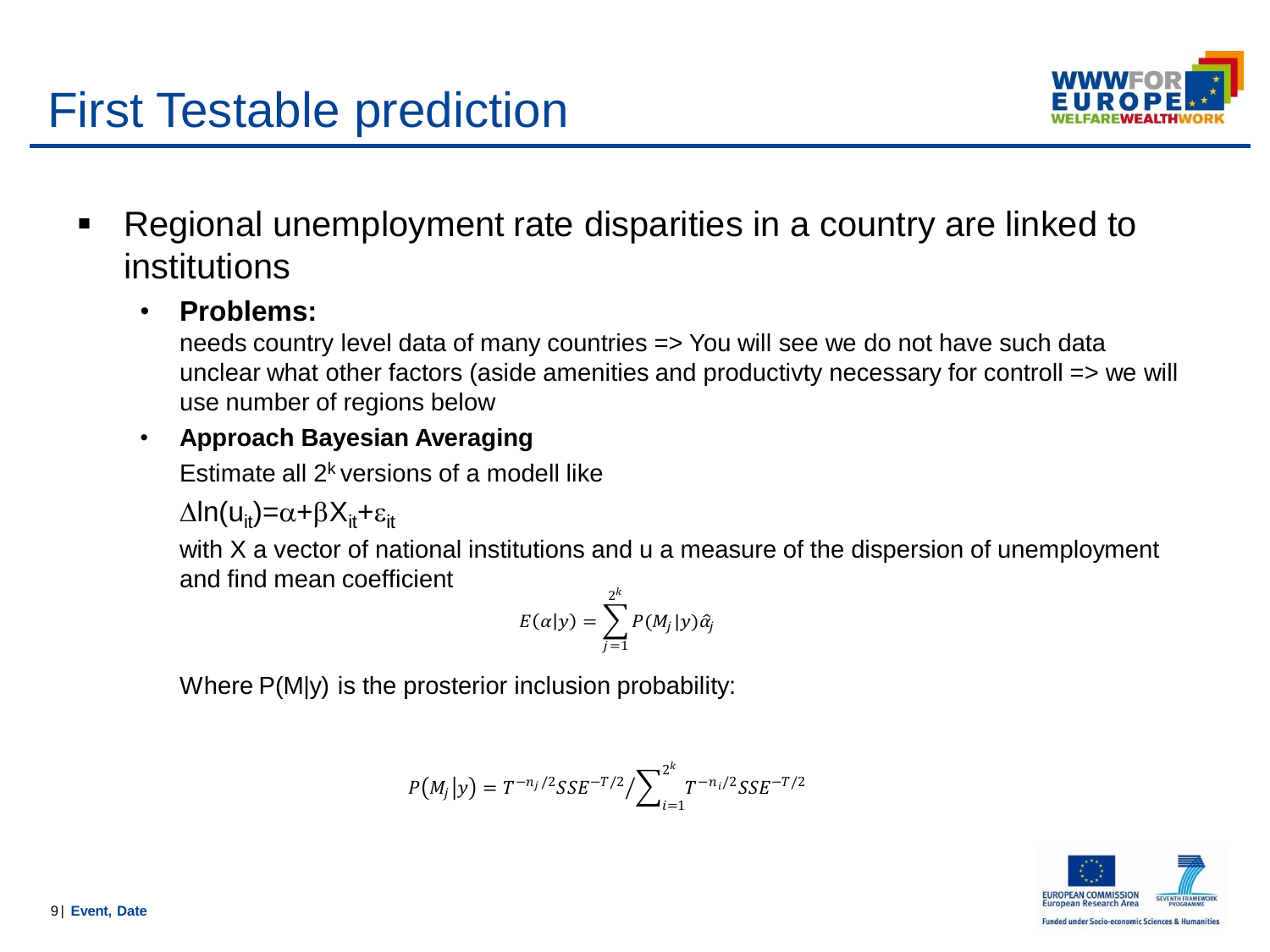### Second testable Prediction



- Institutions should have a different impact on unemployment rates in different parts of the unemployment rate distribution. In particular
	- If an institution increases regional disparities it has to increase (reduce) unemployment in a high unemployment rate region by more (less) than in low unemployment rate regions
	- If an institution reduces regional disparities it has to increase (reduce) unemployment in a high unemployment rate region by less (more) than in low unemployment rate regions
- **Example 1** Estimation can be done by quantile regression
	- In detail here we estimate the equation

$$
\ln(u_{rt}) = \beta^q X_{rt} + \gamma^q Z_{rt} + \varepsilon_{rt}
$$

with X... regional indicators

Z…institutional indicators at national level

q…parameters at 1st 2nd and 3rd quartile

=> Hypothesis is that the coefficients beta and gamma differ in different parts of the distribution

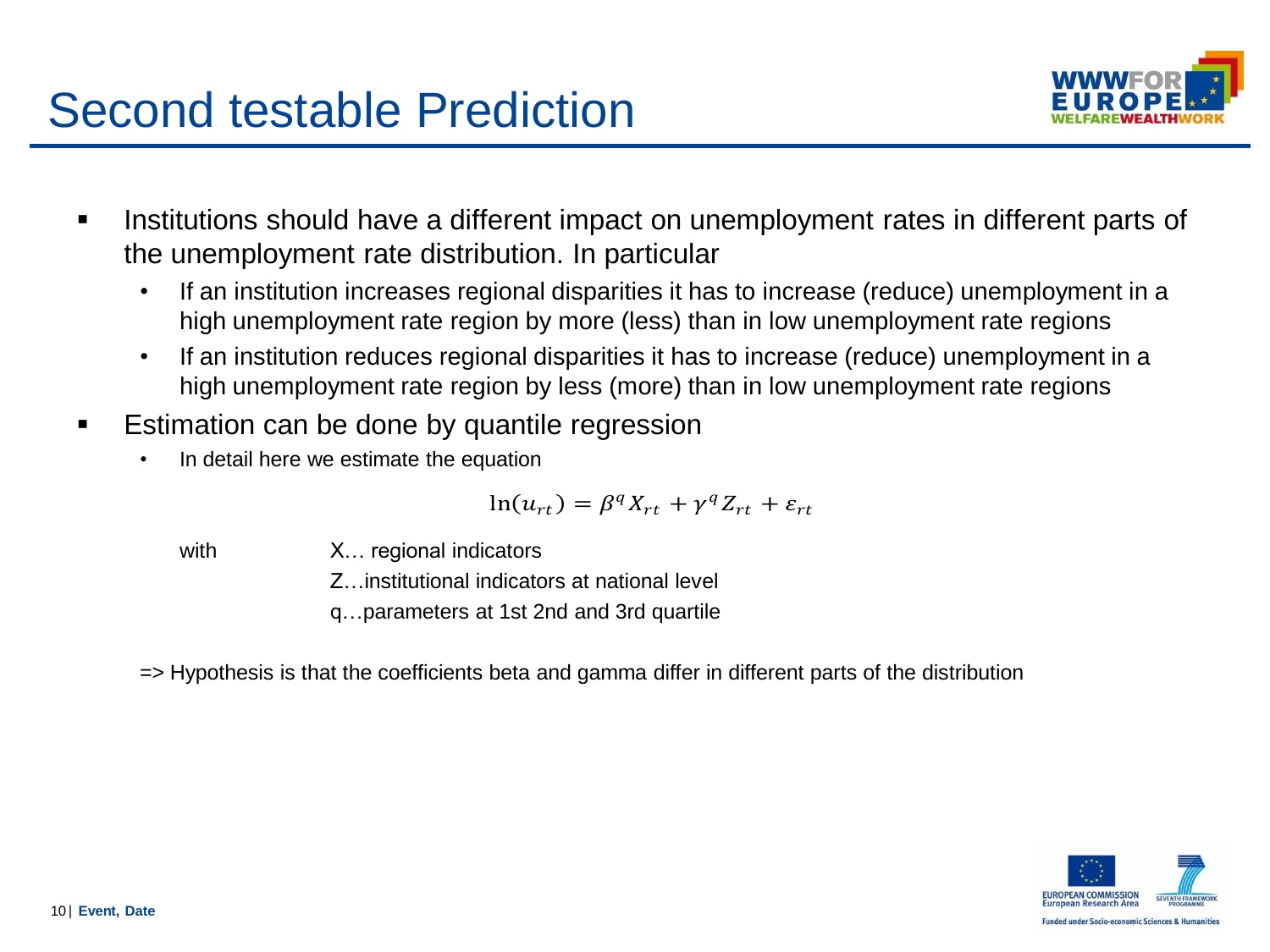# Regional Data



| Variable                                         | Description                                                                    | Sources            |  |  |  |  |  |  |
|--------------------------------------------------|--------------------------------------------------------------------------------|--------------------|--|--|--|--|--|--|
|                                                  | Dependent variables                                                            |                    |  |  |  |  |  |  |
| ln_UN_RATE                                       | Log unemployment rate                                                          | OECD, EUROSTAT, CE |  |  |  |  |  |  |
|                                                  |                                                                                |                    |  |  |  |  |  |  |
|                                                  | <b>STRUCTURE</b>                                                               |                    |  |  |  |  |  |  |
| Lnindsh                                          | Log industrial employment share                                                | OECD, EUROSTAT, CE |  |  |  |  |  |  |
| Lnhighedsh                                       | Log of share of high educated workforce (ISCED 5 or higher)                    | OECD, EUROSTAT, CE |  |  |  |  |  |  |
| Lnpopden                                         | Log population density                                                         | OECD, EUROSTAT, CE |  |  |  |  |  |  |
|                                                  |                                                                                |                    |  |  |  |  |  |  |
| LnPA_RATE                                        | Log of participation rate                                                      |                    |  |  |  |  |  |  |
| Lncompens                                        | Log compensation per employee                                                  | OECD, EUROSTAT, CE |  |  |  |  |  |  |
| Lnprod                                           | Log Labor Productivity                                                         | OECD, EUROSTAT, CE |  |  |  |  |  |  |
|                                                  | <b>DEMOGRAPHY</b>                                                              |                    |  |  |  |  |  |  |
| Lnoldsh                                          | Log share of old population (over 64)                                          |                    |  |  |  |  |  |  |
|                                                  |                                                                                |                    |  |  |  |  |  |  |
| Lnhouscost                                       | Log average housing costs in region                                            | <b>EU-SILC</b>     |  |  |  |  |  |  |
| Log share owner occupied housing<br>Inownoccrate |                                                                                | <b>EU-SILC</b>     |  |  |  |  |  |  |
|                                                  |                                                                                |                    |  |  |  |  |  |  |
| Lnheat_day                                       | Log number of actual heating degree days                                       | <b>EUROSTAT</b>    |  |  |  |  |  |  |
| <b>lnWildProd</b>                                | Log index of variety in fauna and flora                                        | Kienast (2009)     |  |  |  |  |  |  |
| <b>lnTransp</b>                                  | Log index of capacity of landscape to supply transportation and housing        | Kienast (2009)     |  |  |  |  |  |  |
| <b>lnClimate</b>                                 | Log index of ecosystems ability to influence environmental quality             | Kienast (2009)     |  |  |  |  |  |  |
| <i>InHabitat</i>                                 | Log index of provision of suitable living space for flora and fauna            | Kienast (2009)     |  |  |  |  |  |  |
|                                                  | Log index of landscape services from landscapes with touristic or recreational | Kienast (2009)     |  |  |  |  |  |  |
| <b>InRecrTour</b>                                | value                                                                          |                    |  |  |  |  |  |  |
| <b>lnCultArt</b>                                 | Log index of Cultural and Artistic landscape values                            | Kienast (2009)     |  |  |  |  |  |  |
|                                                  | Others                                                                         |                    |  |  |  |  |  |  |
| $ln_m$ no regs                                   | Number of regions                                                              | OECD, EUROSTAT, CE |  |  |  |  |  |  |

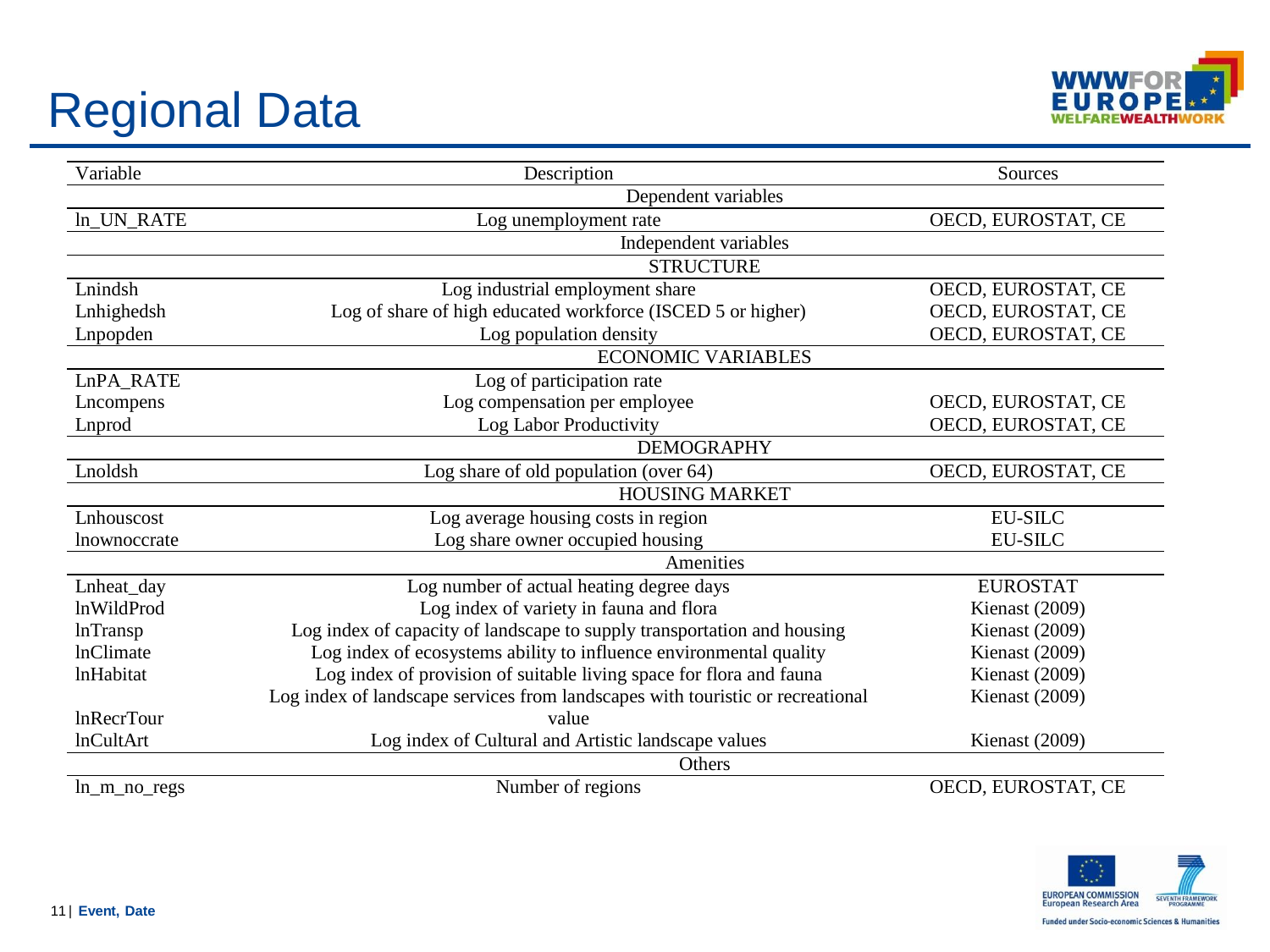### National Institutional Data



- labour market regulation –minimum wages in % of the median wage, the strictness of employment protection legislation, replacement rates, replacement rates including social and housing markets, effective marginal tax rate moving from unemployment to employment share of GDP spent for active labour market policies provided by OECD.
- Data on wage bargaining and trade union organisation Visser (2011): trade union density, adjusted trade union coverage and centralisation and co-ordination
- Housing market indicators –formalism index developed on the basis of the LexMundi Project by Djankov et al (2003).
- **Product market regulation (OECD)**
- Data with some indicators taken from Botero et al (2003) measuring the ease and costs of alternatives to the standard employment contracts, the costs of increasing working hours, the level of old age and social security benefits and of the generosity of sickness and health benefits
- Data on regional autonomy from Hooghe et al (2010)

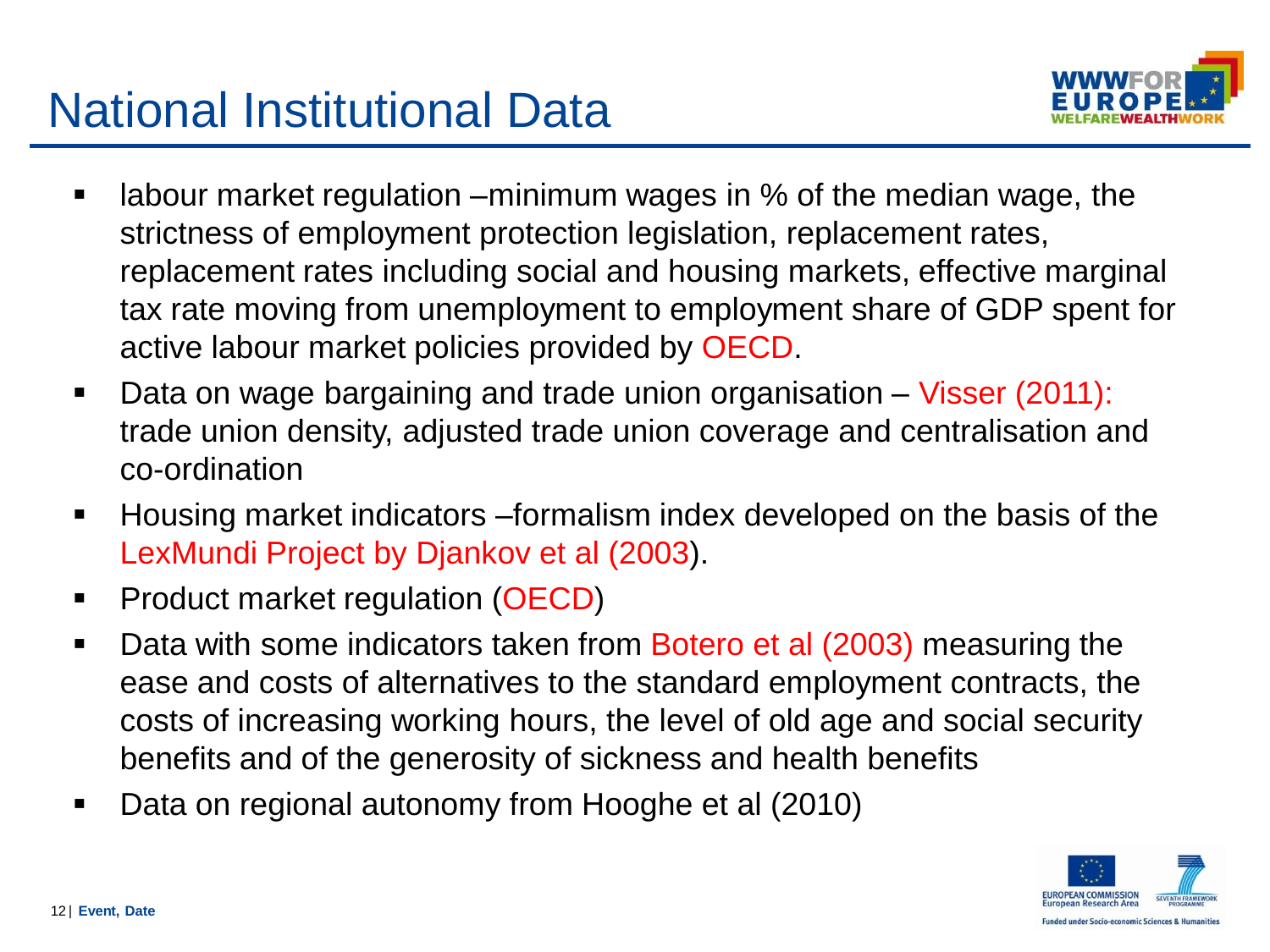

### Data Sets

- For data available only for one period assumption of constancy over time is made!
- All data collapsed to 3 more year periods 1998 to 2001, 2002 to 2005 and 2006 to 2009)
- 2 data sets constructed
	- One collecting a total of 14 EUcountries on the country level and
	- another one collecting the same countries but containing indicators on regional level (of 150 regions)

### Dependent variables

- **Country level Bayesian regressions:** 
	- Log of average absolute deviation from the mean of unemployment rates,
	- Log of Standard deviation of unemployment rates,
- **Regional Quantile Regressions**
	- Log of regional unemployment rates,

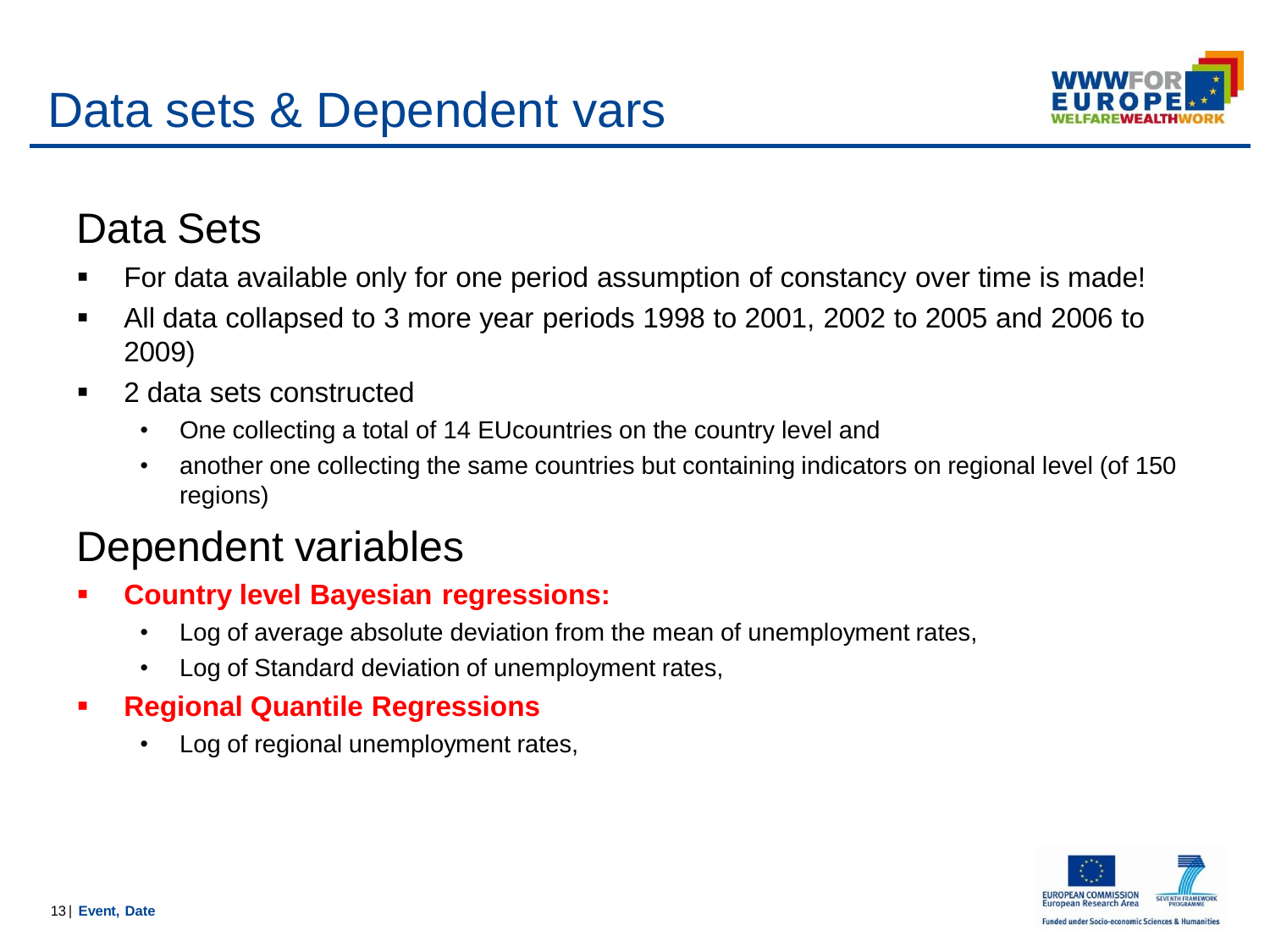## Experiment 1: National Data (unemployment rate)



| Dependent Variable: Average deviation from the mean |          |       |      | Dependent Variable: Standard deviation of unemployment rates |          |       |      |  |  |  |
|-----------------------------------------------------|----------|-------|------|--------------------------------------------------------------|----------|-------|------|--|--|--|
| of unemployment rates<br>Coef.<br>Std.Err.          |          |       |      | Variable                                                     | Std.Err. |       |      |  |  |  |
|                                                     |          |       | pip  |                                                              | Coef.    |       | pip  |  |  |  |
| In(regional autonomy index)                         | 0.77     | 0.34  | 0.92 | In(regional autonomy index)                                  | 0.87     | 0.32  | 0.96 |  |  |  |
| In(centralisation)                                  | $-1.49$  | 0.80  | 0.89 | In(centralisation)                                           | $-1.63$  | 0.78  | 0.90 |  |  |  |
| $ln($ climate $)$                                   | 3.80     | 2.32  | 0.87 | In(marg. tax rate moving to employment)                      | $-2.44$  | 1.12  | 0.88 |  |  |  |
| In(marg. tax rate moving to employment)             | $-2.23$  | 1.08  | 0.87 | ln(climate)                                                  | 4.05     | 2.15  | 0.87 |  |  |  |
| ln(aesthetics)                                      | 6.48     | 4.52  | 0.80 | In(culture and art)                                          | 49.44    | 27.30 | 0.85 |  |  |  |
| ln(net repl. rate incl. soc. & hous. ben)           | 3.61     | 2.46  | 0.78 | ln(habitat)                                                  | $-67.15$ | 40.19 | 0.82 |  |  |  |
| ln(minimum wage)                                    | $-0.13$  | 0.10  | 0.77 | ln(productivity)                                             | $-0.34$  | 0.21  | 0.79 |  |  |  |
| ln(productivity)                                    | $-0.21$  | 0.15  | 0.76 | ln(net repl. rate incl. soc. & hous. ben.)                   | 3.22     | 2.02  | 0.79 |  |  |  |
| In(index old age benefits)                          | $-2.47$  | 1.90  | 0.74 | In(index sick benefits)                                      | 2.29     | 1.52  | 0.77 |  |  |  |
| ln(habitat)                                         | $-27.07$ | 25.99 | 0.71 | In(recreation and tourism)                                   | 13.31    | 13.32 | 0.76 |  |  |  |
| ln(culture and art)                                 | 21.37    | 22.12 | 0.66 | In(index old age benefits)                                   | $-1.91$  | 1.29  | 0.75 |  |  |  |
| In(index housing market eviction)                   | $-1.36$  | 1.36  | 0.63 | ln(minimum wage)                                             | $-0.09$  | 0.07  | 0.72 |  |  |  |
| In(net replacement rate)                            | $-0.79$  | 0.92  | 0.57 | ln(aesthetics)                                               | 2.80     | 2.51  | 0.67 |  |  |  |
| In(adjusted coverage)                               | $-0.38$  | 0.55  | 0.42 | In(adjusted coverage)                                        | $-0.45$  | 0.54  | 0.49 |  |  |  |
| ln(union density)                                   | 0.23     | 0.38  | 0.36 | In(transport and housing)                                    | 0.39     | 1.06  | 0.39 |  |  |  |
| In(number of regions)                               | $-0.05$  | 0.35  | 0.35 | In(number of regions)                                        | 0.02     | 0.33  | 0.29 |  |  |  |
| In(cost of overtime employment)                     | 0.32     | 0.80  | 0.35 | In(cost of overtime employment)                              | 0.10     | 0.43  | 0.28 |  |  |  |
| In(recreation and tourism)                          | $-2.26$  | 7.27  | 0.33 | In(union density)                                            | 0.10     | 0.26  | 0.20 |  |  |  |
| In(transport and housing)                           | 0.16     | 1.44  | 0.24 | ln(wage co-ordination)                                       | 0.19     | 0.46  | 0.20 |  |  |  |
| ln(wage co-ordination)                              | 0.18     | 0.51  | 0.22 | In(product market regulation)                                | 0.08     | 0.20  | 0.20 |  |  |  |
| In(heating days)                                    | $-0.09$  | 0.26  | 0.21 | In(index housing market eviction)                            | $-0.23$  | 0.75  | 0.19 |  |  |  |
| In(active labour market policy)                     | 0.05     | 0.12  | 0.19 | In(heating days)                                             | $-0.05$  | 0.15  | 0.16 |  |  |  |
| In(bargaining concentration)                        | 0.00     | 0.24  | 0.18 | In(bargaining concentration)                                 | 0.06     | 0.26  | 0.14 |  |  |  |
| In(product market regulation)                       | 0.07     | 0.19  | 0.18 | In(net replacement rate)                                     | 0.01     | 0.33  | 0.13 |  |  |  |
| In(index sick benefits)                             | 0.10     | 0.54  | 0.17 | In(active labour market policy)                              | $-0.01$  | 0.07  | 0.09 |  |  |  |
| In(employment protection)                           | $-0.02$  | 0.22  | 0.11 | In(employment protection)                                    | $-0.02$  | 0.16  | 0.09 |  |  |  |
| _cons                                               | $-6.42$  | 8.31  | 1.00 | cons                                                         | $-6.55$  | 7.55  | 1.00 |  |  |  |

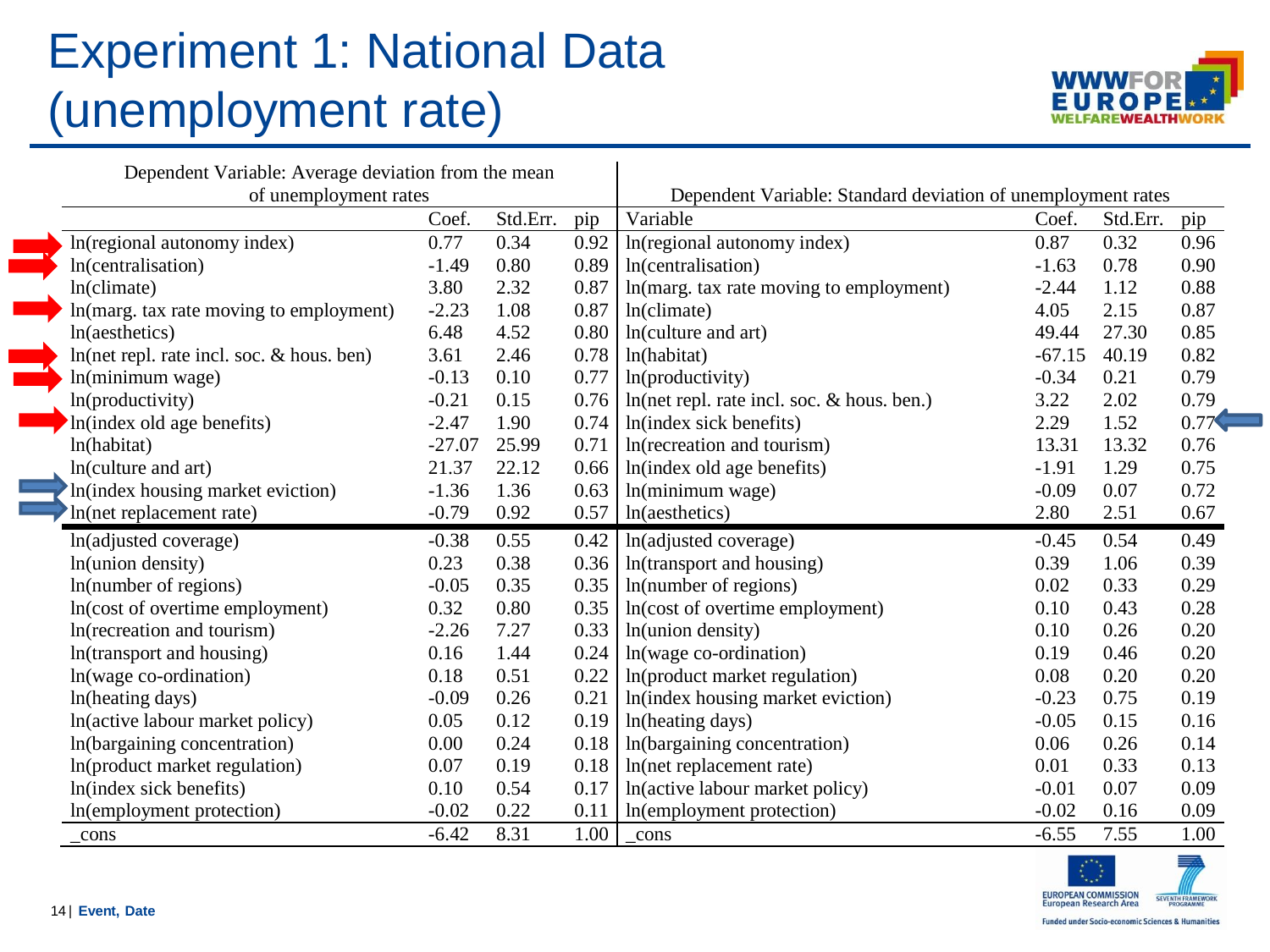## Experiment 2: Regional Data (unemployment rate – regional variables)



|                            |                   |                 |                 |            |         |    | Difference 25th - 75the |
|----------------------------|-------------------|-----------------|-----------------|------------|---------|----|-------------------------|
|                            |                   | 25th percentile | 75th percentile | percentile |         |    |                         |
|                            | Coef.             | Std. Err.       | Coef.           | Std. Err.  | Coef.   |    | Std. Err.               |
| ln(producityity)           | $-0.01$           | 0.02            | $-0.01$         | 0.02       | 0.01    |    | 0.02                    |
| In(industry share)         | ***<br>$-0.33$    | 0.08            | $-0.32$<br>***  | 0.07       | 0.01    |    | 0.09                    |
| In(compensation)           | ***<br>0.16       | 0.04            | 0.17<br>***     | 0.03       | 0.01    |    | 0.04                    |
| In(participation rate)     | ***<br>$-1.07$    | 0.31            | $-0.29$         | 0.27       | 0.79    |    | 0.36                    |
| In(transport and housing)  | ***<br>1.69       | 0.42            | 2.00<br>***     | 0.35       | 0.31    |    | 0.49                    |
| ln(aesthetics)             | $-0.40$           | 0.65            | $-1.69$         | 0.55       | $-1.30$ | ∗  | 0.77                    |
| migration rate             | ***<br>$-0.31$    | 0.05            | $-0.31$<br>***  | 0.04       | 0.00    |    | 0.06                    |
| $ln($ climate $)$          | ***<br>1.27       | 0.48            | 1.56<br>***     | 0.41       | 0.28    |    | 0.56                    |
| $ln(s)$ hare old)          | $-0.33$<br>$\ast$ | 0.17            | $-0.09$         | 0.15       | 0.23    |    | 0.22                    |
| In(culture and art)        | $-5.13$           | 3.43            | $-5.82$<br>**   | 2.91       | $-0.70$ |    | 4.42                    |
| In(high education share)   | 0.05              | 0.10            | 0.00            | 0.08       | $-0.05$ |    | 0.14                    |
| ln(habitat)                | 1.79              | 3.48            | 0.63            | 2.95       | $-1.16$ |    | 4.80                    |
| In(housing costs)          | 0.03              | 0.16            | $-0.25$<br>∗    | 0.14       | $-0.29$ |    | 0.20                    |
| In(owner occupation rate)  | 0.11              | 0.32            | $-0.56$<br>∗    | 0.27       | $-0.67$ |    | 0.44                    |
| In(heating days)           | 0.14              | 0.15            | 0.08            | 0.13       | $-0.07$ |    | 0.22                    |
| In(recreation and tourism) | 1.99              | 1.86            | 4.82<br>***     | 1.57       | 2.83    |    | 2.25                    |
| In(population density)     | ***<br>$-0.12$    | 0.03            | $-0.01$         | 0.03       | 0.11    | ** | 0.05                    |

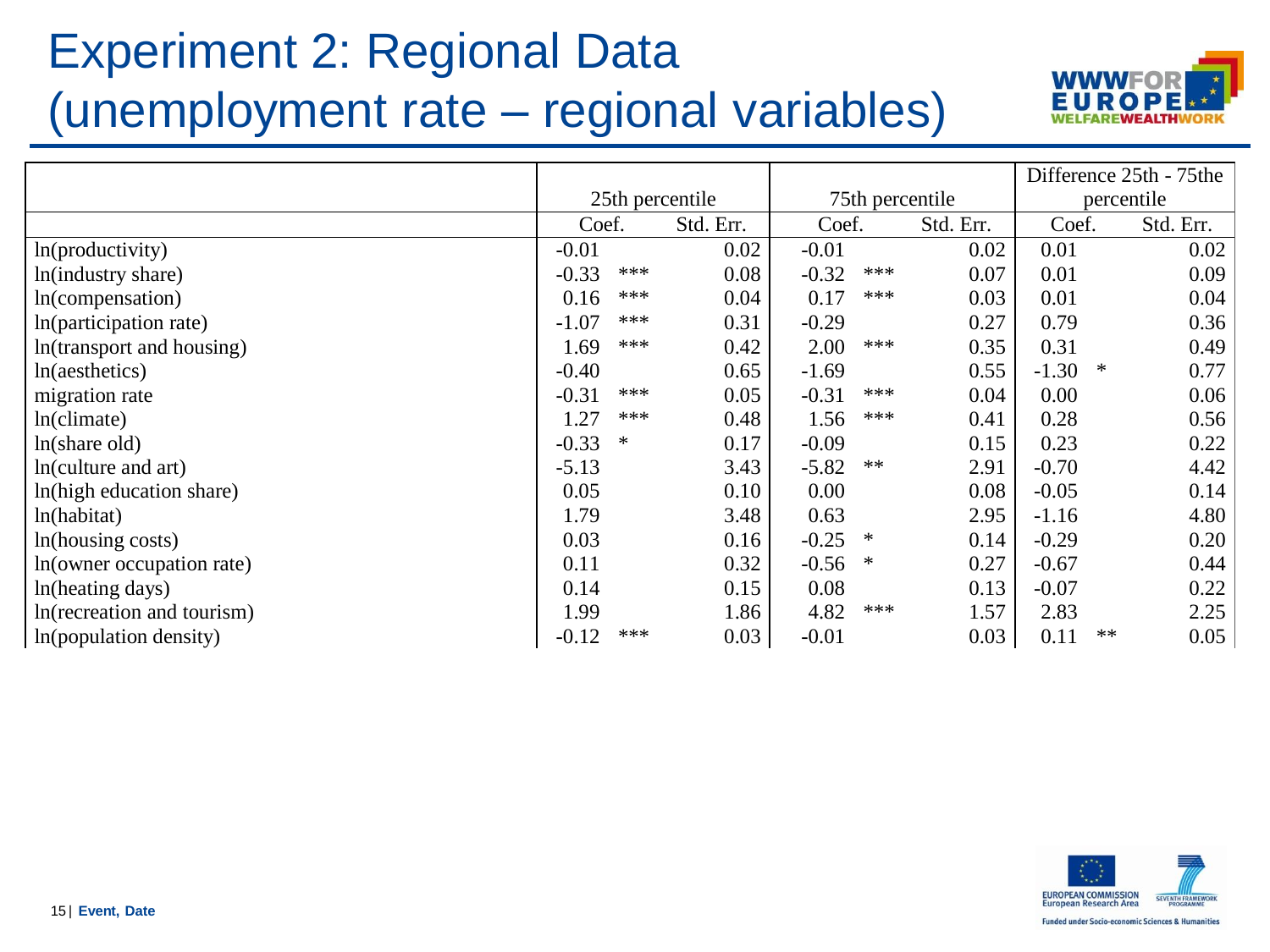## Experiment 2: Regional Data (unemployment rate – instit. variables)



|                                                 |                    |                 |          |        |           |            | Difference 25th - 75the |           |
|-------------------------------------------------|--------------------|-----------------|----------|--------|-----------|------------|-------------------------|-----------|
|                                                 | 25th percentile    | 75th percentile |          |        |           | percentile |                         |           |
|                                                 | Coef.              | Std. Err.       | Coef.    |        | Std. Err. | Coef.      |                         | Std. Err. |
| In(union density)                               | $\ast\ast$<br>0.33 | 0.15            | 0.58     | ***    | 0.13      | 0.25       |                         | 0.19      |
| In(adjusted coverage)                           | 0.31               | 0.34            | 0.68     | $**$   | 0.29      | 0.37       |                         | 0.53      |
| In(bargaining concentration)                    | $-0.18$            | 0.28            | 0.22     |        | 0.23      | 0.40       |                         | 0.32      |
| In(wage co-ordination)                          | $-0.09$            | 0.28            | 0.22     |        | 0.23      | 0.31       |                         | 0.39      |
| In(centralisation)                              | $-0.97$<br>$\ast$  | 0.50            | $-2.24$  | $***$  | 0.42      | $-1.27$    | $**$                    | 0.61      |
| In(product market regulation)                   | $-0.47$<br>$***$   | 0.14            | $-0.38$  | $***$  | 0.12      | 0.10       |                         | 0.17      |
| In(net replacement rate)                        | 0.71<br>$**$       | 0.37            | 0.16     |        | 0.31      | $-0.54$    |                         | 0.48      |
| In(net replacement rate incl soc. & hous. ben.) | 0.40               | 0.43            | 1.60     | $***$  | 0.36      | 1.21       | $\ast\ast$              | 0.55      |
| In(active labour market policy)                 | ***<br>$-0.41$     | 0.12            | $-0.18$  | $\ast$ | 0.10      | 0.23       |                         | 0.15      |
| In(employment protection)                       | $-0.08$            | 0.35            | 0.89     | ***    | 0.29      | 0.97       | $**$                    | 0.45      |
| ln(minimum wage)                                | $-0.01$            | 0.02            | $-0.05$  | $***$  | 0.02      | $-0.04$    |                         | 0.03      |
| In(marginal tax rate moving to employment)      | ***<br>$-1.26$     | 0.31            | $-1.43$  | $***$  | 0.26      | $-0.17$    |                         | 0.41      |
| In(cost of overtime employment)                 | 0.03               | 0.19            | $-0.56$  | ***    | 0.16      | $-0.59$    | $\ast\ast$              | 0.28      |
| In(index old age benefits)                      | 0.31               | 0.49            | $-0.60$  |        | 0.41      | $-0.92$    |                         | 0.72      |
| In(index sick benefits)                         | $-0.82$            | 0.60            | 0.22     |        | 0.51      | 1.04       |                         | 0.71      |
| In(index housing market eviction)               | 2.44<br>$***$      | 0.39            | 1.80     | $***$  | 0.33      | $-0.64$    |                         | 0.54      |
| In(regional autonomy index)                     | $-0.04$            | 0.17            | 0.46     |        | 0.14      | 0.49       | $**$                    | 0.21      |
| cons                                            | $-3.91$<br>$***$   | 4.09            | $-13.28$ | ***    | 3.47      | $-9.37$    | $\ast$                  | 5.55      |
| Pseudo R2                                       | 0.4789             |                 |          | 0.4958 |           |            |                         |           |
| Number of Observations                          | 540                |                 | 540      |        |           | 540        |                         |           |



 $\blacksquare$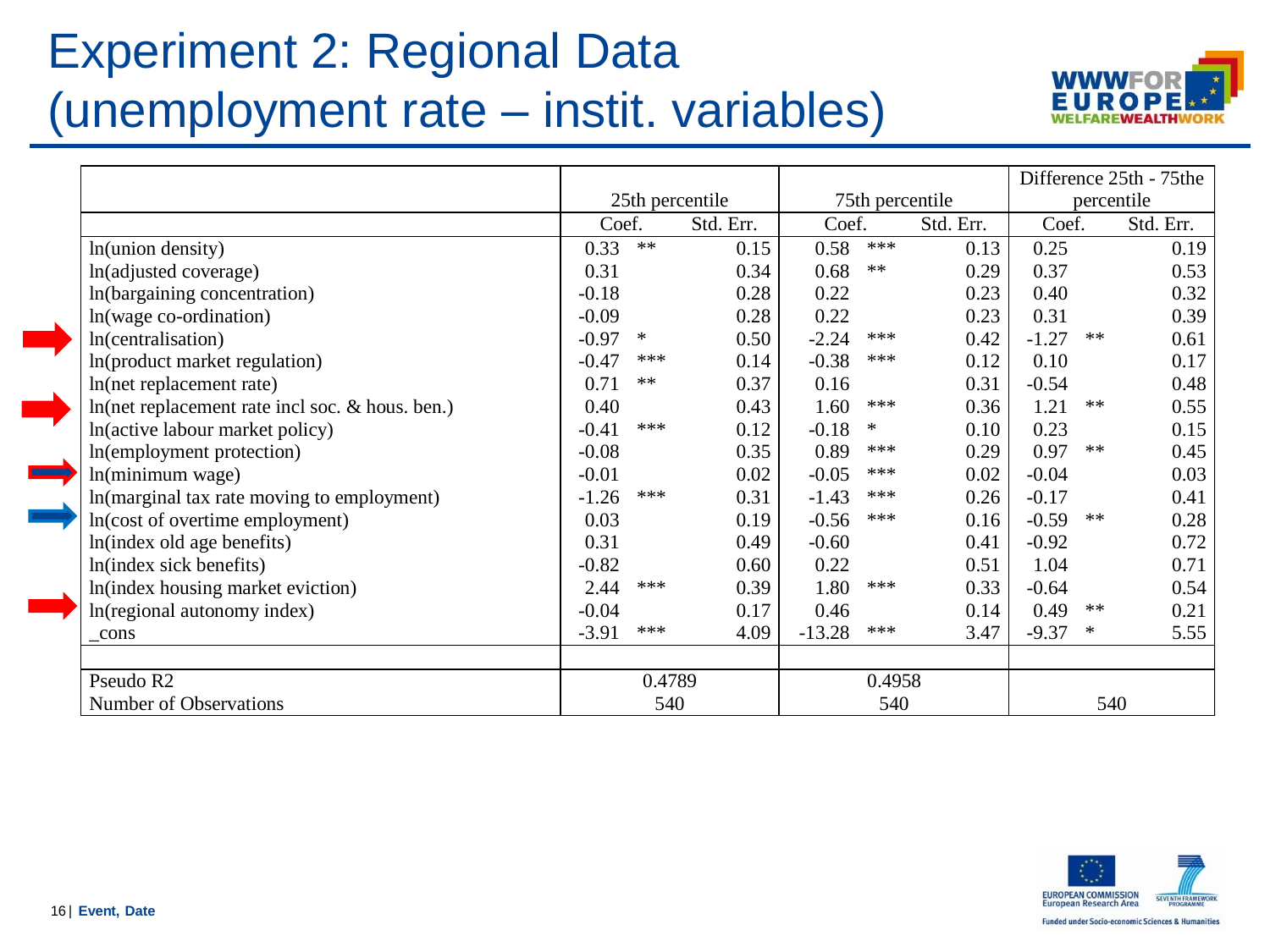



- **Interactions** 
	- Currently some tests indicating that EPL becomes important when interacted with wage bargaining institutions
	- But methodological problem: How to include interactions, => currently main effects have a prior inclussion probability of 1

### **Subaggregates**

- Male, female unemployment rate youth unemployment rate, long term unemployment rate
- Currently only very preliminary results indicating less robustness

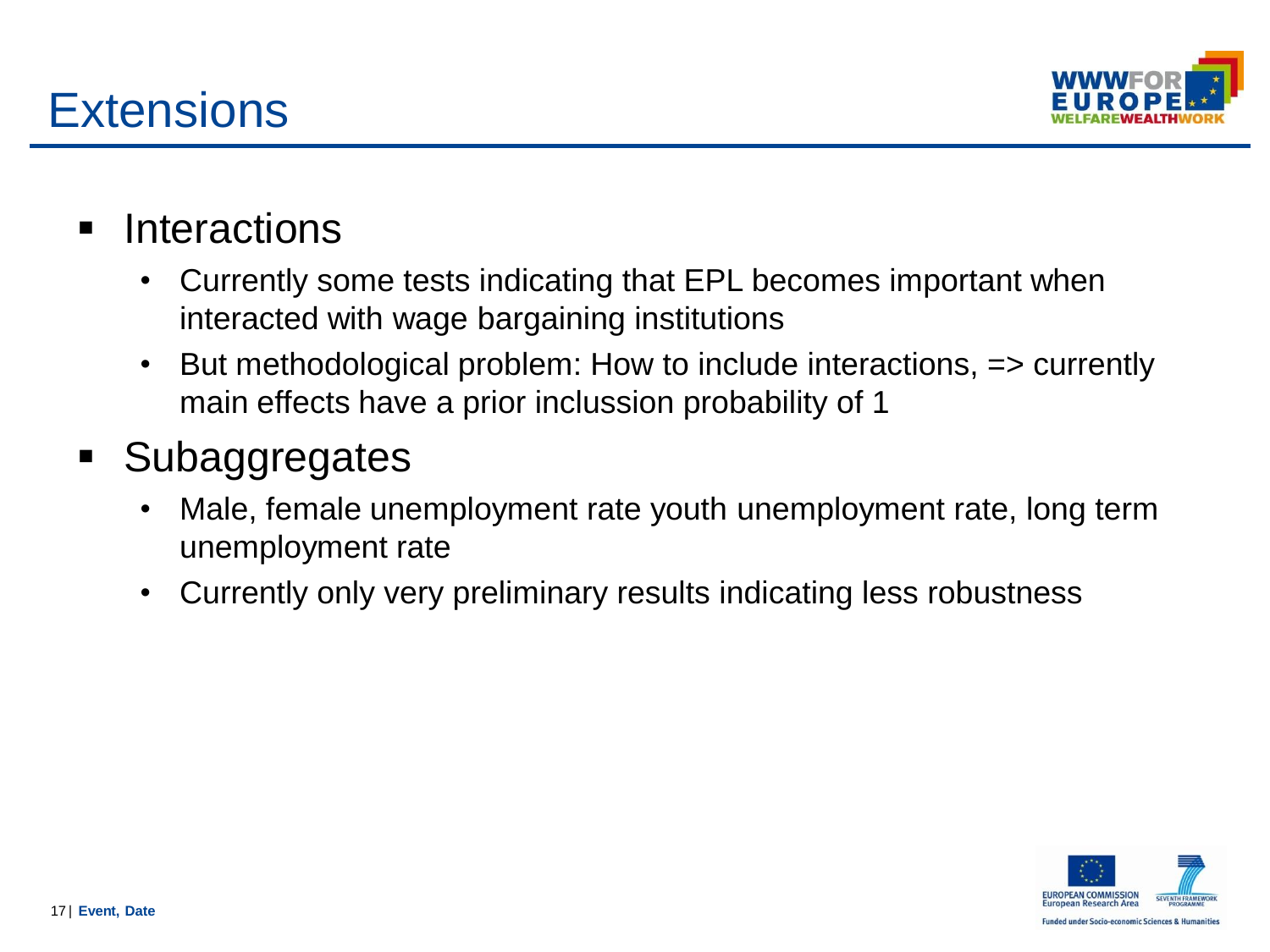



- There seems to be a robust correlation between centralisation of wage bargaining , net replacement rates and regional autonomy with the size of regional unemployment rate
- If an addition these results also indicate a further potential role for minimum wages, generosity of old age and sickness benefits, marginal tax rates, housing market flexibility, employment protection and the costs of overtime contracts in some regressions.
- Somewhat in contrast to popular believe theoretical considerations, however, among the highly robust variables only the regional autonomy index, and net replacment rates seem to be positively correlated with regional unemployment rate disparities,
- For less robust variables this applies to sickness benefits
- All other candidate the other robust variables seem to be negatively correlated with regional unemployment rate disparities